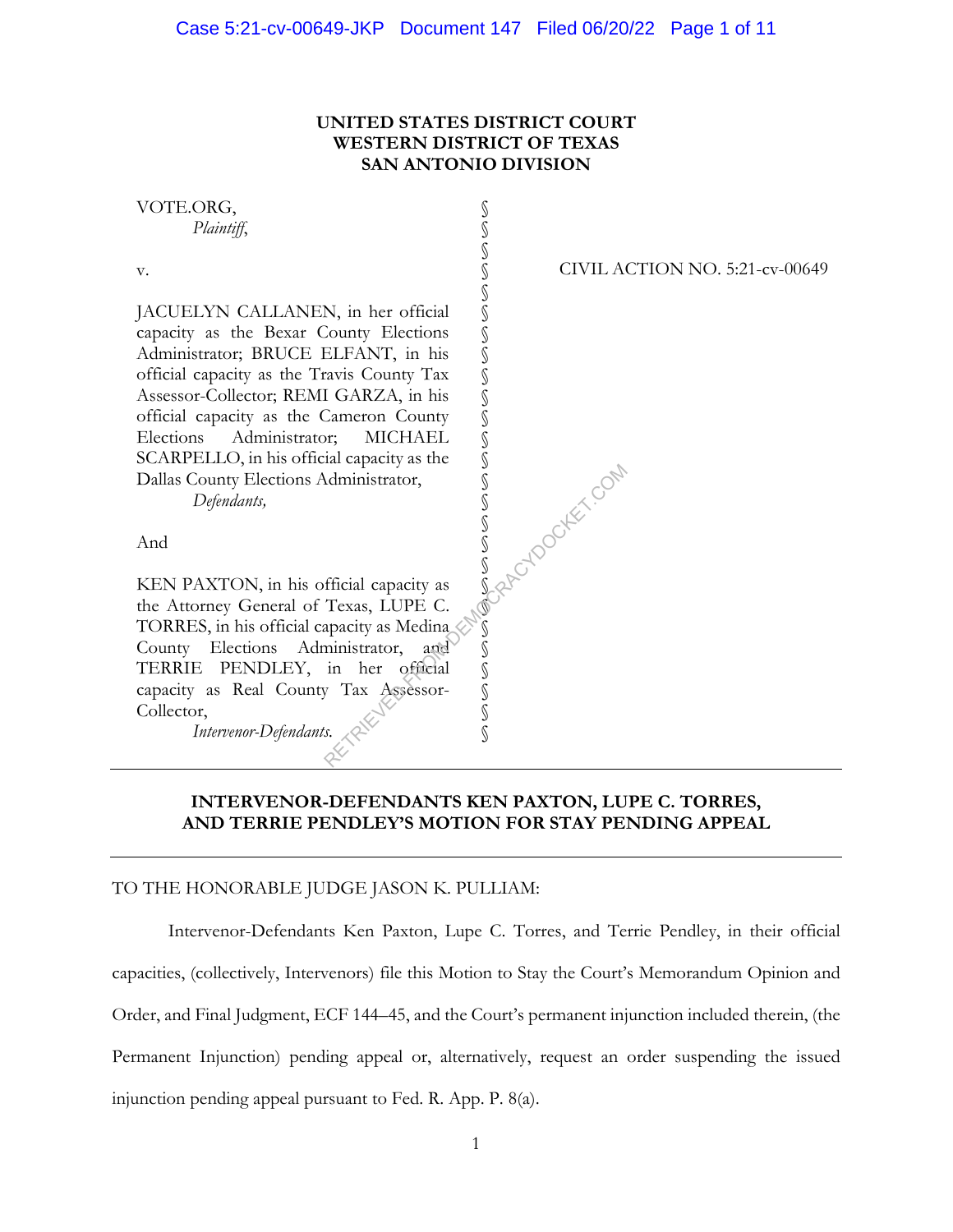#### Case 5:21-cv-00649-JKP Document 147 Filed 06/20/22 Page 2 of 11

The Court's opinion rewrites a provision of the Texas Election Code by enjoining its enforcement and declaring it unconstitutional and illegal under Section 1971 of the Civil Rights Act.<sup>1</sup> The ruling implicates novel and serious legal questions, which Intervenors respectfully assert have been wrongly decided but on which Intervenors have also raised substantial arguments on the merits, and a stay pending appeal is warranted to permit the Fifth Circuit to assess the merits of this Court's novel rulings. A stay is also supported by the widely recognized principle that enjoining a constitutional state election law inflicts irreparable harm on the State, and that the public's interest is aligned with the State's interest and harm. Plaintiff, in contrast, will not be irreparably harmed if a stay is granted, given that it suffers no harm to a personal voting right in any theory of this case and voters have several options to register to vote other than via facsimile. No individual voter is a party to this suit, thus the balance of equities weighs against disrupting election procedures in Defendants' and Intervenors' counties and causing confusion in other Texas counties in consideration of the slight harm, if any, to Plaintiff's outreach operations. For all these reasons, as further set forth below, a temporary stay while the Fifth Circuit considers the merits of this Court's Permanent Injunction is warranted. ret de personal vous de la produit de la personale. No individu<br>se weighs against disrupting election pro<br>using confusion in other Texas counties is<br>utreach operations. For all these reasons,<br>th Circuit considers the merit

#### **BACKGROUND**

Plaintiff sued a select group of county election officials seeking to enjoin Texas Election Code § 13.143(d-2), which provides that when a voter submits a registration application via facsimile, the voter must submit the original hard copy of the application with the voter's original signature within four days for the registration to be effective. Ken Paxton, Lupe C. Torres, and Terrie Pendley, in their official capacities as the Attorney General of Texas, Medina County Election Administrator, and Real County Tax Assessor-Collector, respectively, intervened in this suit to defend the statute. After the

<sup>1</sup> 52 U.S.C. § 10101(a)(2). The specific provision Plaintiff asserts its claim under is referred to as the "Materiality Provision."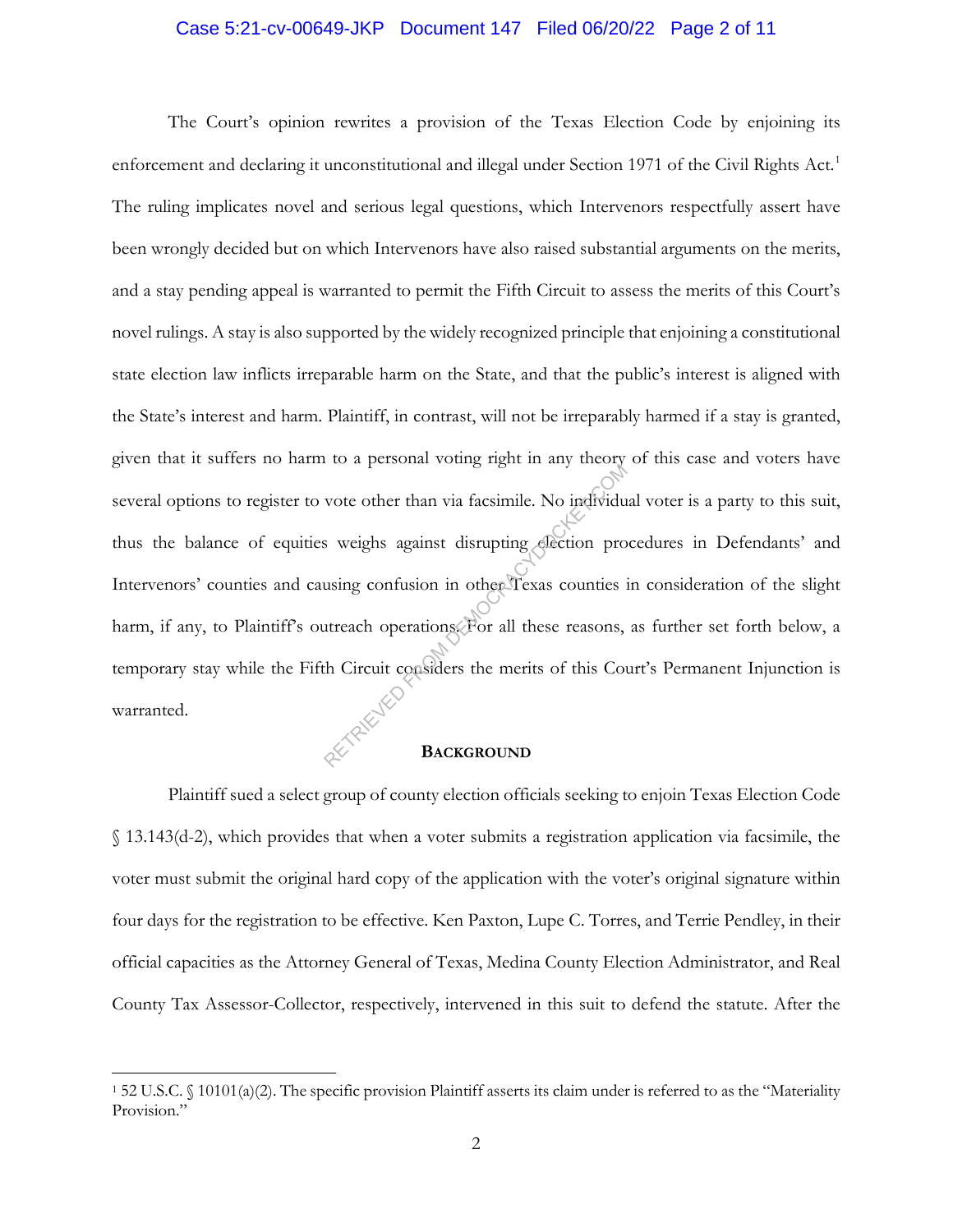#### Case 5:21-cv-00649-JKP Document 147 Filed 06/20/22 Page 3 of 11

Court denied motions to dismiss brought by Intervenors, the parties conducted extensive, and often contentious, discovery on a compressed timeline. The Court denied Intervenors' Motions for Summary Judgment and granted Plaintiff's Motion for Summary Judgment, enjoining the requirement under Section 13.143(d-2) that registrants must submit the original copy of the application with the registrant's original signature for the facsimile application to be effective. ECF 144 at p. 37.

On June 17, 2022, Intervenors Paxton, Torres, and Pendley filed a notice of appeal, ECF 146, and now respectfully request that the Court stay its injunction pending appeal. In light of the disruption and confusion that the Permanent Injunction will cause to the State's election processes, Intervenors request that the Court issue a ruling on this motion as expeditiously as possible, and no later than June 27, 2022, so that in the event of a denial, Intervenors may file any appropriate motion for relief in the Fifth Circuit.

#### **ARGUMENT**

#### **I. Legal Standard**

Before seeking relief from the Fifth Circuit, a party must ordinarily file a motion for stay in the district court seeking a stay of a judgment or order pending appeal or seeking an order suspending an injunction while an appeal is pending. Fed. R. App. P. 8(a)(1). "The Supreme Court has repeatedly stated that a four-factor test governs a court's consideration of a motion for stay pending appeal: '(1) whether the stay applicant has made a strong showing that he is likely to succeed on the merits; (2) whether the applicant will be irreparably injured absent a stay; (3) whether issuance of the stay will substantially injure the other parties interested in the proceeding; and (4) where the public interest lies." *United States v. Transocean Deepwater Drilling, Inc.*, 537 F. App'x 358, 360 (5th Cir. 2013) (per curiam) (quoting *Nken v. Holder*, 556 U.S. 418, 426 (2009)). The Fifth Circuit "has refused to apply these factors in a rigid, mechanical fashion," and has "held that the movant 'need only present a substantial case on the merits when a serious legal question is involved and show that the balance of equities weighs ARGUMENT<br>
REGUMENT<br>
REGUMENT<br>
REGUMENT<br>
REGUMENT<br>
REGUMENT<br>
REGUMENT<br>
REGUMENT<br>
REGUMENT<br>
REGUMENT<br>
SUNCOR<br>
REGUMENT<br>
SUNCOR<br>
REGUMENT<br>
SUNCOR<br>
REGUMENT<br>
SUNCOR<br>
REGUMENT<br>
SUNCOR<br>
REGUMENT<br>
SUNCOR<br>
REGUMENT<br>
SUNCOR<br>
REGUM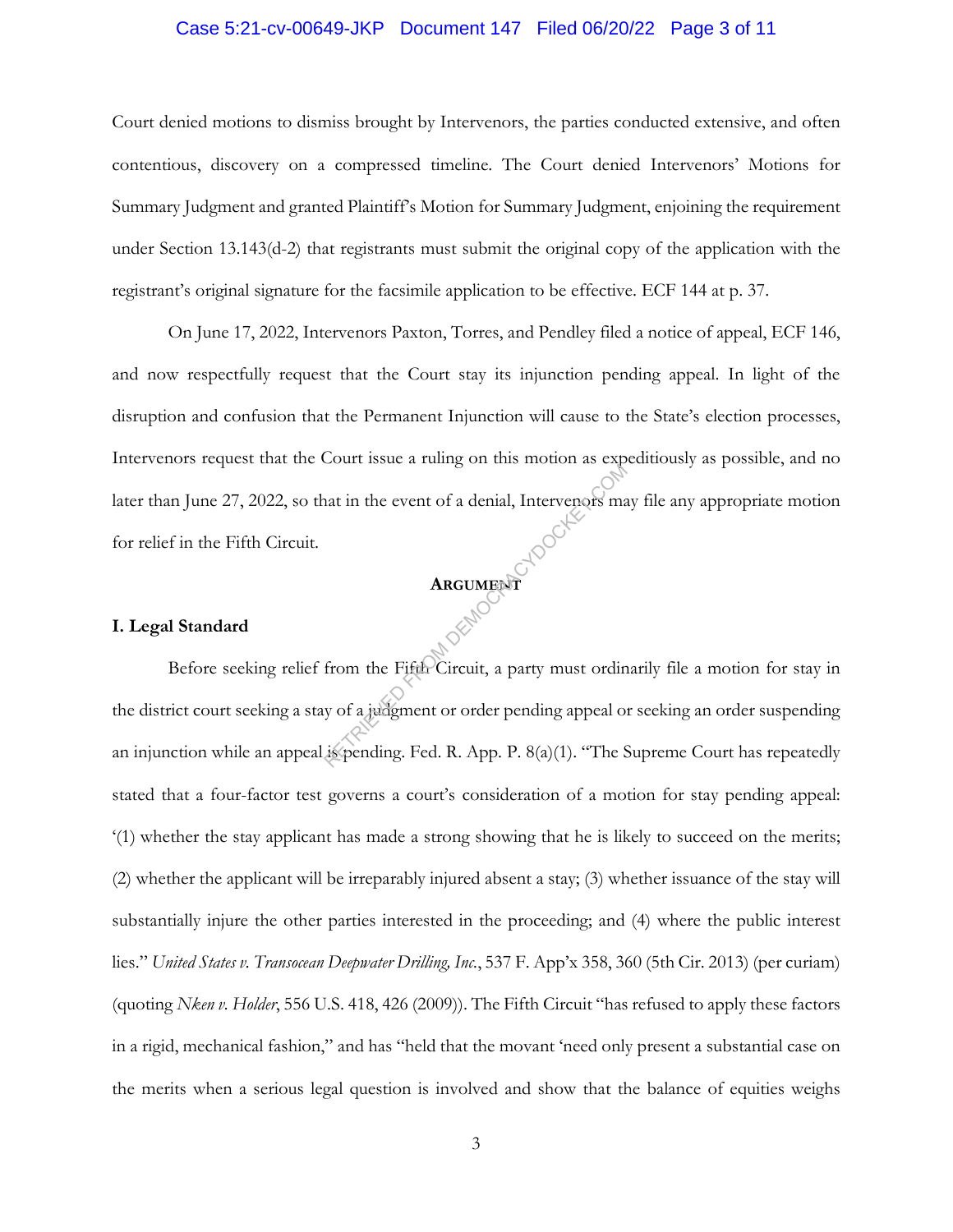#### Case 5:21-cv-00649-JKP Document 147 Filed 06/20/22 Page 4 of 11

heavily in favor of granting the stay,"' as opposed to demonstrating a likelihood of success on the merits. *United States v. Baylor Univ. Med. Ctr.*, 711 F.2d 38, 39 (5th Cir. 1983) (per curiam) (quoting *Ruiz v. Estelle*, 650 F.2d 555, 565 (5th Cir. 1981)). A stay is especially warranted when existing case law does not provide clarity or guidance in resolving the serious legal questions involved. *See Texas v. Ysleta Del Sur Pueblo*, No. EP-17-CV-179-PRM, 2019 WL 5589051, at \*\*1–2 (W.D. Tex. March 28, 2019) (district court granting stay given serious legal question raised and lack of clarity or guidance from existing caselaw). A stay pending appeal "simply suspend[s] judicial alteration of the status quo," so as to allow appellate courts to bring "considered judgment" to the matter before them and "responsibly fulfill their role in the judicial process." *Nken*, 556 U.S. at 427, 429 (internal quotation marks omitted).

Similarly, Federal Rule of Civil Procedure 62(d) provides that "[w]hile an appeal is pending from an interlocutory order or final judgment that grants, continues, modifies, refuses, dissolves, or refuses to dissolve or modify an injunction, the court may suspend, modify, restore, or grant an injunction." Fed. R. Civ. P. 62(d). The same four factors delineated above are considered when determining whether to suspend an injunction while an appeal is pending from the final judgement granting the injunction. *Planned Parenthood of Greater Tex. Surgical Health Servs. v. Abbott,* 734 F.3d 406, 410 (5th Cir. 2013). RETRIEVED FROM DETERMINISTIC CONTRACT (Determined that years) or final judgment that grants, continues, m<br>is an injunction, the court may suspend,<br>62(d). The same tour factors delineated<br>end an injunction while an appeal i

## **II. A stay pending appeal is warranted given the serious, novel legal questions at issue in this case that have never been considered by the Fifth Circuit.**

#### **A. Intervenors have raised serious legal questions that merit a stay pending appeal.**

Intervenors, through motions to dismiss and in seeking summary judgment, presented a substantial case on the merits regarding the serious legal questions of standing and federal voting rights. Standing questions go to the heart of whether this Court had subject matter jurisdiction to consider Plaintiff's claims at all. Intervenors also demonstrated a likelihood of success on the merits regarding Plaintiff's Section 1971 and constitutional claims. Although the Court wrongly rejected these arguments, it is noteworthy that neither the Court nor any party to this case has identified any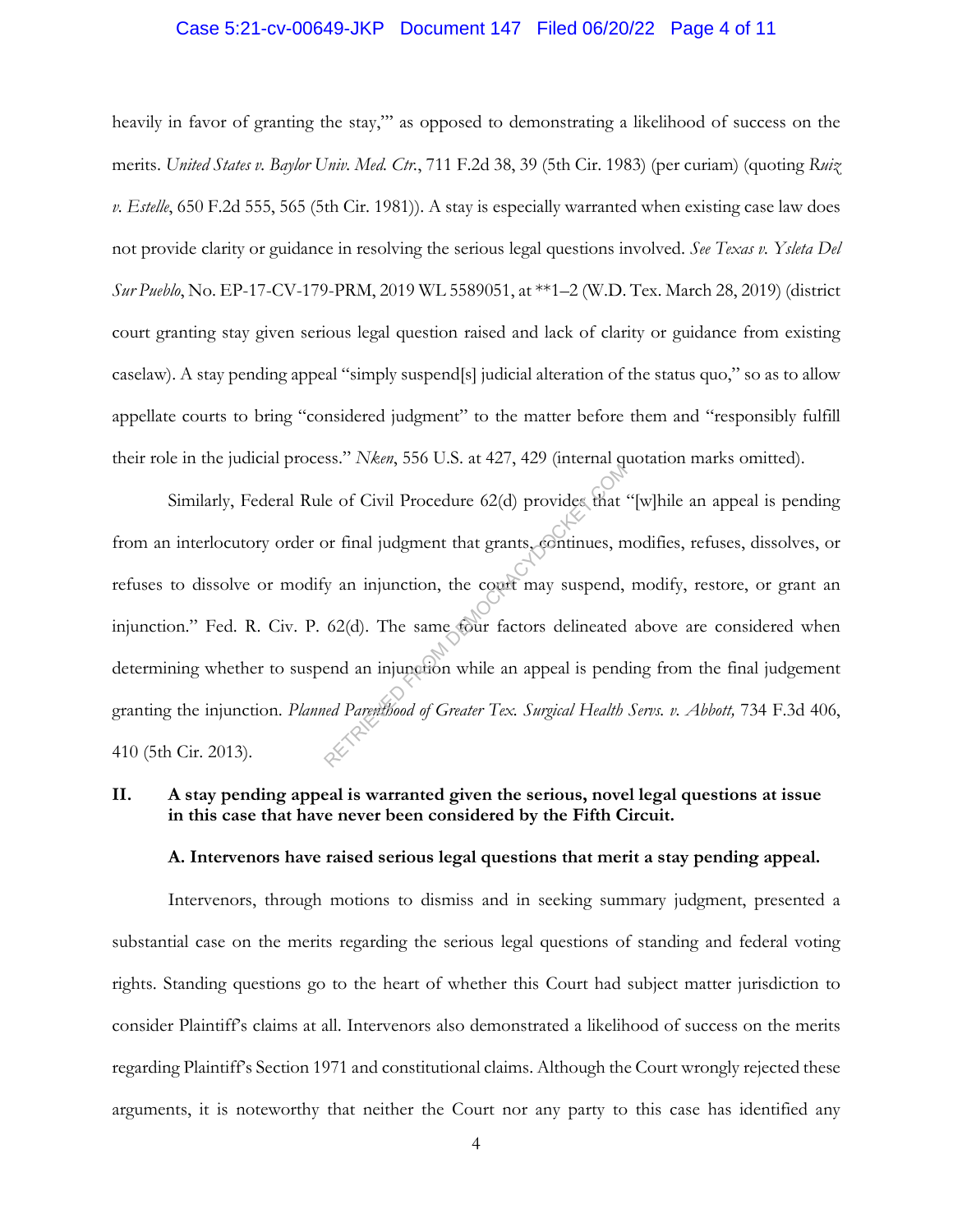#### Case 5:21-cv-00649-JKP Document 147 Filed 06/20/22 Page 5 of 11

governing case law under Section 1971, or under *Anderson-Burdick* constitutional scrutiny, holding that States must allow voters to register via digital signatures. Therefore, given the novel nature of Plaintiff's claims and the substantial support for Intervenors' arguments, the Fifth Circuit should have an opportunity to consider these issues before the injunction is implemented. Intervenors' significant jurisdictional and merits arguments raise serious legal questions that support staying this Court's permanent injunction pending appeal.

#### 1. *Standing*

The Court has not resolved whether Plaintiff presented any evidence of standing to bring this suit, instead relying solely on its earlier-determined finding at the motion-to-dismiss stage and refusing to consider further argument on the topic. ECF 144 at p. 6; *but see Clapper v. Amnesty Int'l USA*, 568 U.S. 398, 411-12 (2013) (quoting *Lujan v. Defs. of Wildlife*, 504U.S. 555, 561 (1992)) (holding that mere **allegations** of injury are insufficient to establish standing; instead, a plaintiff has the burden to establish evidence of "specific facts" as to all elements of standing). Importantly, Plaintiff did not establish sufficient evidence at the summary-judgment phase on every standing element under the traditional *Lujan* test. *See El Paso County v. Trump*, 982 F.3d 332, 343 (5th Cir. 2020), *cert. denied sub nom. El Paso County v. Biden*, 141 S. Ct. 2885 (2021), *reh'g denied*, 142 S. Ct. 51 (2021). As a plaintiff asserting organizational standing, Plaintiff was required to establish, through credible evidence, that it diverted its resources to counteract the effects of the wet signature rule, and it did not do so at the summaryjudgment stage. on the topic. ECF 144 at p. 6; but see Clay<br>ting Lujan v. Defs. of Wildlife, 50400.S. 555, 5<br>sufficient to establish standing; instead, a<br>ic facts" as to all elements of standing). 1<br>at the summary-judgment phase on every<br>

This Court also never addressed the important issues Intervenors asserted as to whether Plaintiff satisfied prudential considerations regarding standing on behalf of third parties not before the Court—specifically, Texas voters. *See Lexmark Int'l v. Static Control Components, Inc.*, 572 U.S. 118, 127 & n.3 (2014). Plaintiff failed to establish that it satisfies the applicable tests to sue on behalf of third parties who are not members of its organization and the Court therefore lacked a sufficient basis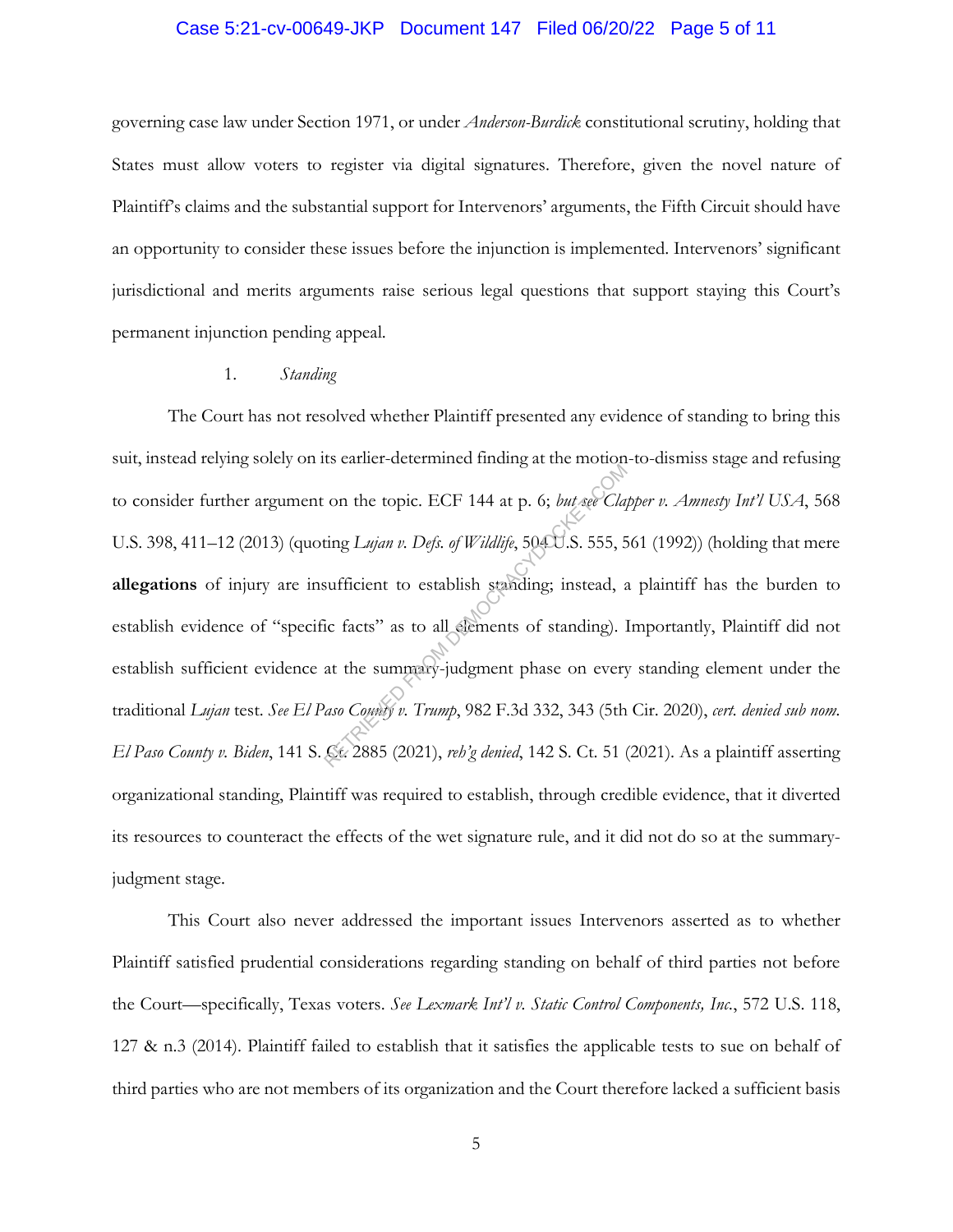#### Case 5:21-cv-00649-JKP Document 147 Filed 06/20/22 Page 6 of 11

to determine that its exercise of jurisdiction over a case lacking any actual voters as parties was proper. *See* ECF 132 at pp. 4–5.

Further, the Court did not give due weight to the fact that *Plaintiff* caused voter disenfranchisement through its disruption of election procedures and misrepresentations to county officials; those costs to the organization were the result of a self-inflicted injury. *See Fair Elections v. Husted*, 770 F.3d 456, 458–59 (6th Cir. 2014); *Ass'n of Cmty. Orgs. for Reform Now v. Fowler*, 178 F.3d 350, 358 (5th Cir. 1999) (no standing when injury is self-inflicted.). Ultimately, the Court assumed Plaintiff's standing in the absence of supporting evidence and Intervenors respectfully ask for a stay so that the Court of Appeals may more definitely resolve these important jurisdictional issues.

#### 2. *Section 1971*

A ruling that Section 1971 mandates that States permit online voter registration through demonstrably faulty, third-party software would have sweeping ramifications for election and constitutional law that warrants further exposition through the legislative process. The Court held that the requirement that a signature be in writing, as opposed to applied digitally, is not material to determining whether the voter is a qualified voter under Section 1971. 1971<br>
1971 mandates that States permit online<br>
harty software would have sweeping rands further exposition through the legislative<br>
ture be in writing, as opposed to applied<br>
ture be in writing, as opposed to applied<br>
the

In issuing the Permanent Injunction, the Court holds that no matter how many times an image of the voter's signature is filtered through some other third-party technological medium, the State violates Section 1971 by requiring the registrant to verify the application by sending the original application with a signature attesting the registrant meets the qualifications to vote before the registration can become effective. And the Court puts undue importance on the undisputed fact that signatures are not intensely scrutinized at the registration phase by the Secretary of State or county election officials, ignoring the testimony and documentary evidence concerning the importance of the State controlling the technology that captures signatures to ensure uniformity in application and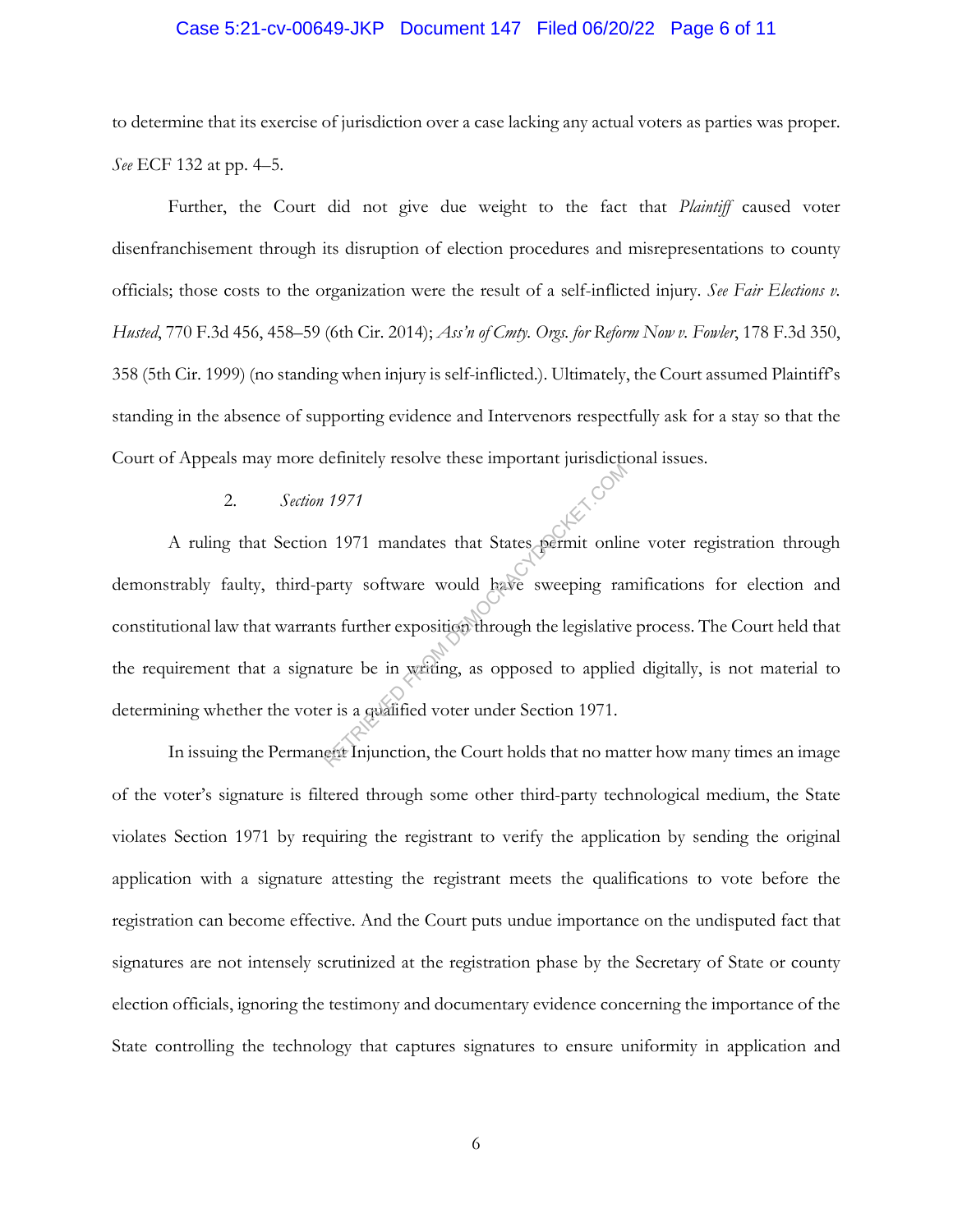#### Case 5:21-cv-00649-JKP Document 147 Filed 06/20/22 Page 7 of 11

enforcement of its election laws at *later stages* of the voting process, not to mention if investigation of voter fraud becomes necessary.

The State's requirements easily satisfy Section 1971's Materiality Provision, and are not the type of unreasonable or arbitrary requirements that courts have found to be immaterial. *See Org. for Black Struggle v. Ashcroft*, No. 2:20-CV-04184-BCW, 2021 WL 1318011, at \*5 (W.D. Mo. March 9, 2021) (signature is not immaterial to voter qualification); *Diaz v. Cobb*, 435 F. Supp. 2d 1206, 1213 (S.D. Fla. 2006); *Howlette v. City of Richmond*, 485 F. Supp. 17, 22–23 (E.D. Va. 1978), *aff'd*, 580 F.2d 704 (4th Cir. 1978) (signature-before-notary requirement impresses upon the signatory the importance of voting for referendum).

For these reasons and those more fully set out in Intervenors' prior briefing, the Court erred in its analysis of Plaintiff's Section 1971 claims. Intervenors presented a substantial case that the wet signature rule satisfies Section 1971 and respectfully seek a stay of the Permanent Injunction so that the Court of Appeals may decide whether Section 1971 mandates online voter registration in Texas. I those more fully set out in Intervenors' processors' process and a memorial of the 1<br>
The Manus Compare of the 1<br>
Retains 1971 mandates online<br>
The Manus Claims<br>
The Manus Claims<br>
A Secret that any individual voter is be

# 3. *First & Fourteenth Amendment Claims*

Despite Plaintiff's lack of evidence that any individual voter is burdened by the wet signature rule, and even though the Court already decided the law would be enjoined under Section 1971, the Court nevertheless enjoins Defendants from carrying out its requirements as an unconstitutional burden under the well-known *Anderson-Burdick* standard. In doing so the Court undervalues weighty state interests in ensuring the fair and secure operation of its elections as against the, at most, minor inconvenience that an exceedingly small class of voters may theoretically face under the wet signature rule. *See Richardson v. Tex. Sec'y of State*, 978 F.3d 220, 235–36 (5th Cir. 2020) (citing *Crawford v. Marion Cty. Election Bd.*, 553 U.S. 181, 197 (2008)). Furthermore, the Court did not explain how the requirement could burden the right at all, given that the facsimile option is an expansion of registration options. *See Tex. League of United Latin Am. Citizens v. Hughs*, 978 F.3d 136, 144 (5th Cir. 2020) ("Indeed,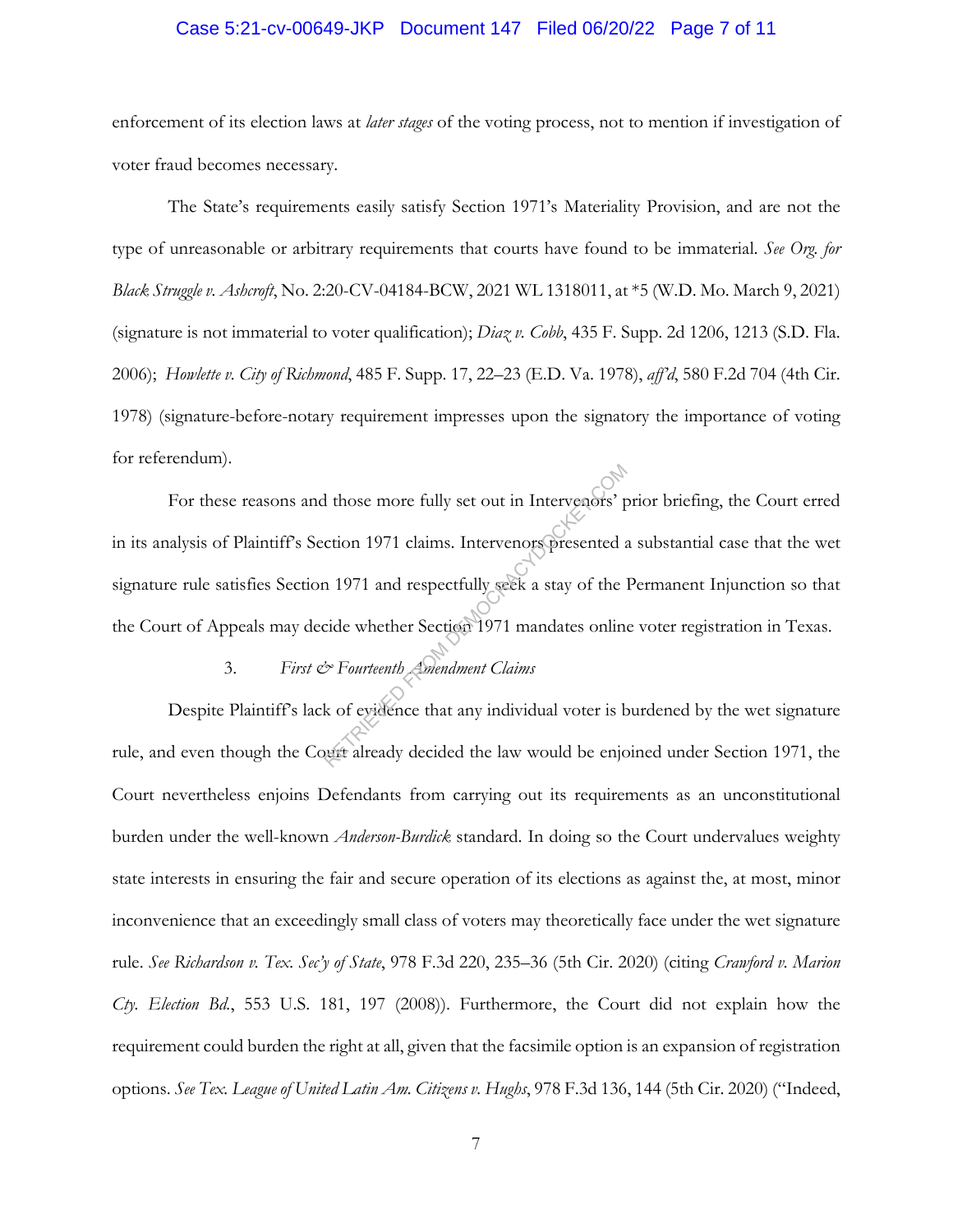#### Case 5:21-cv-00649-JKP Document 147 Filed 06/20/22 Page 8 of 11

one strains to see how [the proclamation] burdens voting at all" seeing how it "is part of the Governor's expansion of opportunities to cast an absentee ballot in Texas well beyond the stricter confines of the Election Code."). The Court also disregarded the institutional concerns that arise when it uses injunctive relief to rewrite the Election Code to allow electronic signatures when statutory language clearly calls for original signatures. *See Thompson v. Dewine*, 976 F.3d 610, 620 (6th Cir. 2020); *Esshaki v. Whitmer*, 813 F. App'x 170, 172 (6th Cir. 2020) (citing *Clingman v. Beaver*, 544 U.S. 581, 586  $(2005)$ ).

For these reasons and those more fully set out in Intervenors' prior briefing, the Court erred in its analysis of Plaintiff's First and Fourteenth Amendment claims.

# **B. Intervenors will be irreparably injured absent a stay.**

Enjoining state officials from carrying out validly enacted, constitutional laws governing elections imposes irreparable harm. *Cf. Maryland v. King*, 567 U.S. 1301, 1303 (2012) (Roberts, C.J., in chambers). "It is beyond cavil that 'voting is of the most fundamental significance under our constitutional structure.'" *Burdick v. Takushi*, 504 U.S. 428, 433 (1992) (quoting *Ill. Bd. of Elections v.*  Socialist Workers Party, 440 U.S. 173, 184 (1979)). And it is one of the most fundamental obligations of the State to enact clear and uniform laws for voting to ensure "fair and honest" elections, to bring "order, rather than chaos, [to] the democratic process[]," and ultimately to allow the vote to be fully realized. *Storer v. Brown*, 415 U.S. 724, 730 (1974). The Permanent Injunction threatens to upset those crucial interests and therefore should be stayed pending appeal. be irreparably injured absent a stay.<br>
ials from carrying out validly enacted, comm. Cf. Maryland v. King, 567 U.S. 1301,<br>
wil that 'voting is of the most fundam<br>
rdick v. Takuski, 504 U.S. 428, 433 (1992)<br>
3. 173, 484 (19

#### **C. The balance of equities weighs in favor of granting a stay.**

A stay merely maintains the status quo and will not harm Plaintiff. The harm identified by Plaintiff is no more than being unable to use its specific type of registration technology, which has *never* been legal in Texas, as an allegedly more convenient tool for achieving its national voter registration goals. In the one instance in which Plaintiff's application was live, things went terribly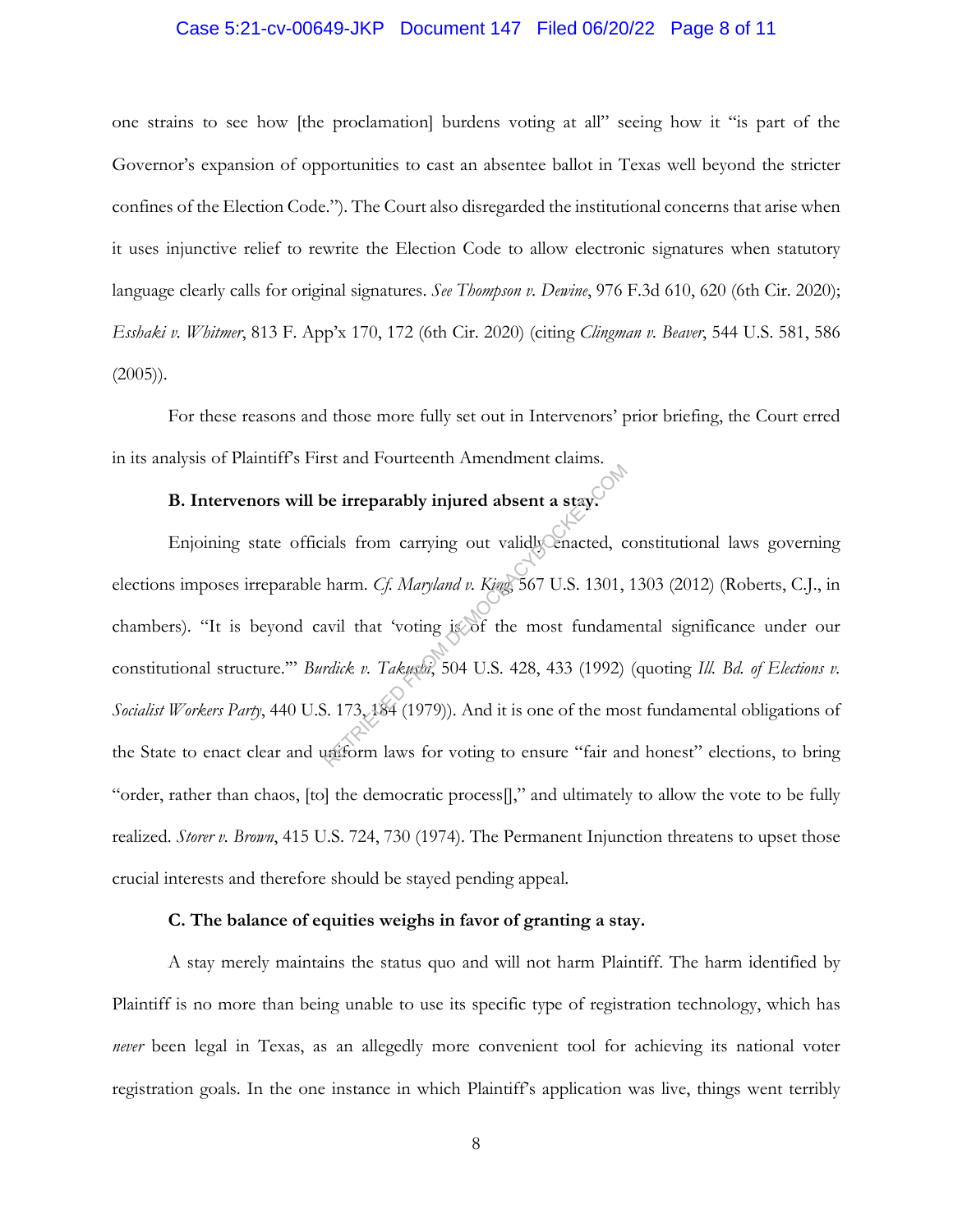#### Case 5:21-cv-00649-JKP Document 147 Filed 06/20/22 Page 9 of 11

awry. Thus, there is no guarantee that voters would even want to use Plaintiff's platform or be able to do so, since Intervenors proved it to be a less-than-reliable mechanism for applying to register to vote. ECF 108 ¶¶ 9–12. Further, **zero** Texas voters have come forward to express support for Plaintiff's web application during this lawsuit. Whatever this interest of Plaintiff's may be, it must give way to the irreparable harm the Permanent Injunction inflicts on the public interest in the integrity of the ballot. *Veasey v. Abbott*, 870 F.3d 387, 391 (5th Cir. 2017) (per curiam) (When the State seeks a stay pending appeal, "its interest and harm merge with that of the public.") (citing *Nken*, 556 U.S. at 435).

#### **CONCLUSION & RELIEF REQUESTED**

Intervenors have raised substantive and meritorious issues with this Court's Permanent Injunction that encompass serious legal questions. The Fifth Circuit should be provided an opportunity to review the merits of this Court's decision before Texas's law is permanently enjoined and the state—and corresponding public interest—irreparably harmed. For the foregoing reasons, Intervenors respectfully request that the Court grant this motion by 5:00 PM, June 27, 2022. ur. RETRIEVED FROM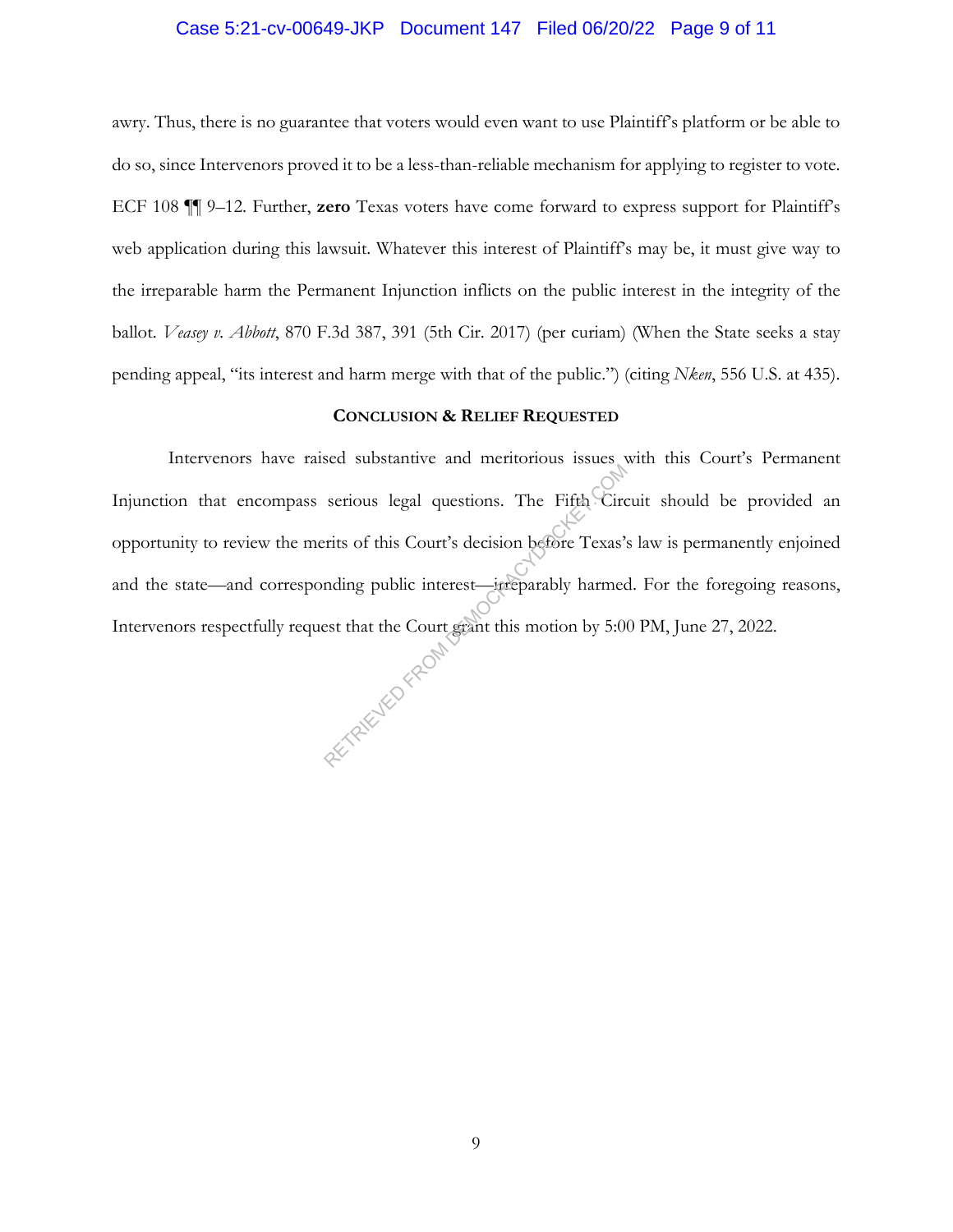Respectfully submitted,

KEN PAXTON Attorney General of Texas

BRENT WEBSTER First Assistant Attorney General

GRANT DORFMAN Deputy First Assistant Attorney General

SHAWN COWLES Deputy Attorney General for Civil Litigation

CHRIS HILTON Chief for General Litigation Division

/s/ *Cory A. Scanlon*  **CORY A. SCANLON** State Bar No. 24104599 cory.scanlon@oag.texas.gov Assistant Attorney General **KATHLEEN T. HUNKER\***  State Bar No. 24118415 kathleen.hunker@oag.texas.gov Special Counsel **JOHNATHAN STONE** State Bar No. 24071779 johnathan.stone@oag.texas.gov Assistant Attorney General **MICHAEL R. ABRAMS** State Bar No. 24087072 michael.abrams@oag.texas.gov Assistant Solicitor General Samlon<br>
CORY A. ScanLON<br>
State Bar No. 24104599<br>
cory.scanlon@oag.texas.<br>
Assistant Attorney Gene<br>
KATHLEEN T. HUNKEF<br>
State Bar No. 24118415<br>
state Bar No. 24118415<br>
Special Counsel<br>
JOHNATHAN STONE<br>
State Bar No. 2407177

\*Admitted *pro hac vice*

Office of the Attorney General P.O. Box 12548, Capitol Station Austin, Texas 78711-2548 Telephone (512) 463-2120 Facsimile: (512) 320-0667

# Counsel for Intervenor-Defendant Ken Paxton, in his official capacity as Attorney General of Texas